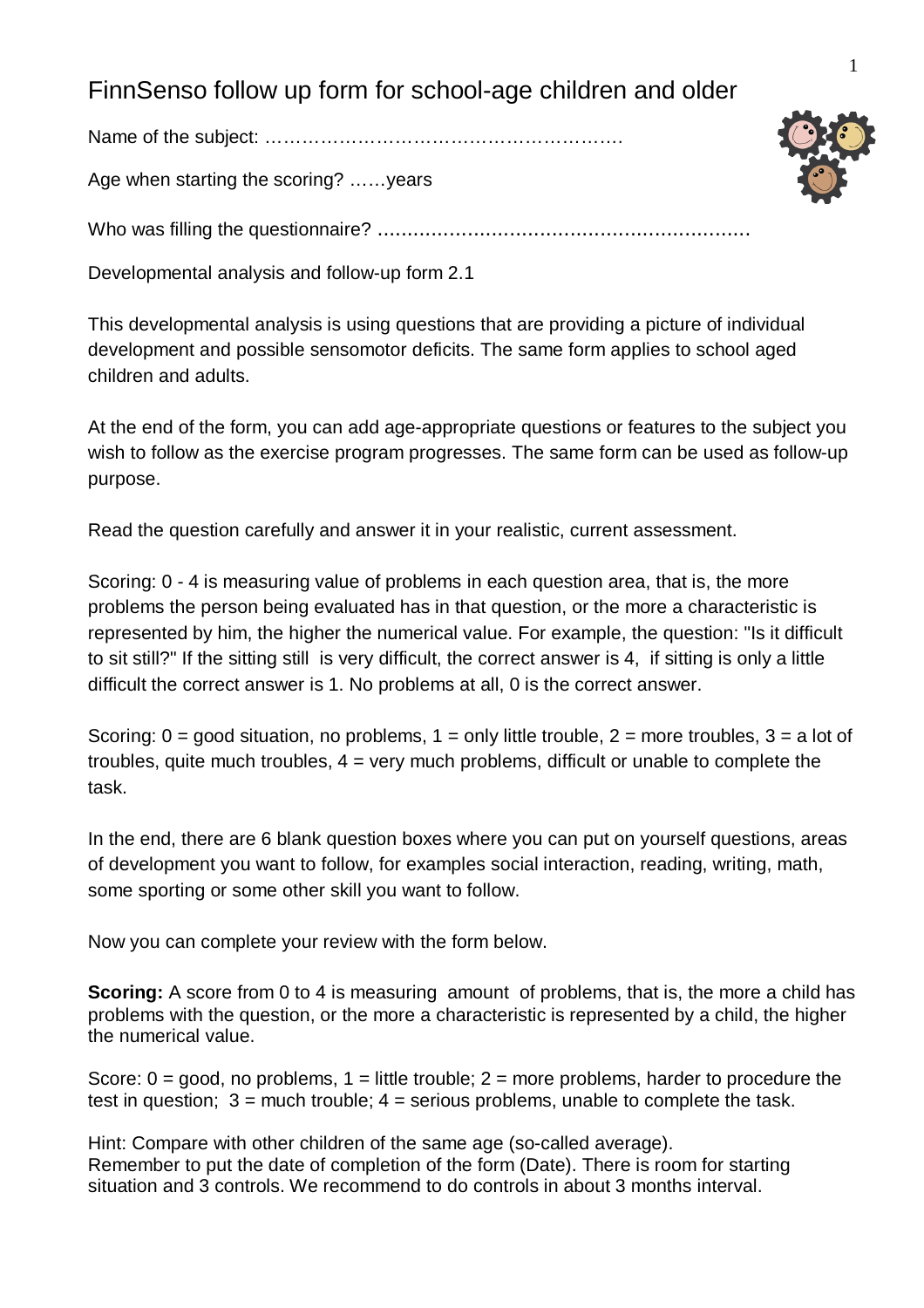|                                                                                                                                                                                                   |                 |           |           | 2         |
|---------------------------------------------------------------------------------------------------------------------------------------------------------------------------------------------------|-----------------|-----------|-----------|-----------|
| The task or question                                                                                                                                                                              | <b>Starting</b> | 1 Control | 2 Control | 3 Comtrol |
|                                                                                                                                                                                                   | Date?           | Date?     | Date?     | Date?     |
| The date to compete the form $\Rightarrow$                                                                                                                                                        |                 |           |           |           |
| Sensitivity profiling                                                                                                                                                                             |                 |           |           |           |
| Is a person exceptionally timid and tense, especially in new<br>situations? (4 if very sensitive)                                                                                                 |                 |           |           |           |
| Are situations of change particularly difficult and<br>distressing, or do you have to prepare the child carefully for<br>the change? (4 if the new situations are very difficult)                 |                 |           |           |           |
| Do the person have sensory over-sensitivities? For<br>example, hypersensitivity hearing, hypersensitivity surface<br>sensation, hypersensitivity smell or taste, enlarged pupils,<br>photophobia? |                 |           |           |           |
| Strong alienation when meeting new people or intense<br>performance excitement?                                                                                                                   |                 |           |           |           |
| Oral tensions                                                                                                                                                                                     |                 |           |           |           |
| Mouth area tensions                                                                                                                                                                               |                 |           |           |           |
| Does the mouth move when drawing or writing? (4 if mouth<br>moves while drawing)                                                                                                                  |                 |           |           |           |
| Constantly sucking in items, the thumb, pen, shirt collar,<br>etc.? (4 if sucking continuously)                                                                                                   |                 |           |           |           |
| Inadequate oral motility, speech and articulation difficulties,<br>speech therapy without clear results?                                                                                          |                 |           |           |           |
| Is eating difficult, difficulties controlling the mouth?                                                                                                                                          |                 |           |           |           |
| Tensions related to the use of hands, legs, sitting                                                                                                                                               |                 |           |           |           |
| Is there a squeezing pencil grip, an abnormal pencil grip<br>(not a normal light 3-point pencil grip)? (4 if very<br>compressive or so-called abnormal pencil grip)                               |                 |           |           |           |
| Is the handwriting or use of pen less advanced than one<br>should have in his age? Large handwriting, letters of<br>different sizes, lines drift (not straight)?                                  |                 |           |           |           |
| Tensioned hands, e.g. when working, playing an instrument,<br>using tools, etc.                                                                                                                   |                 |           |           |           |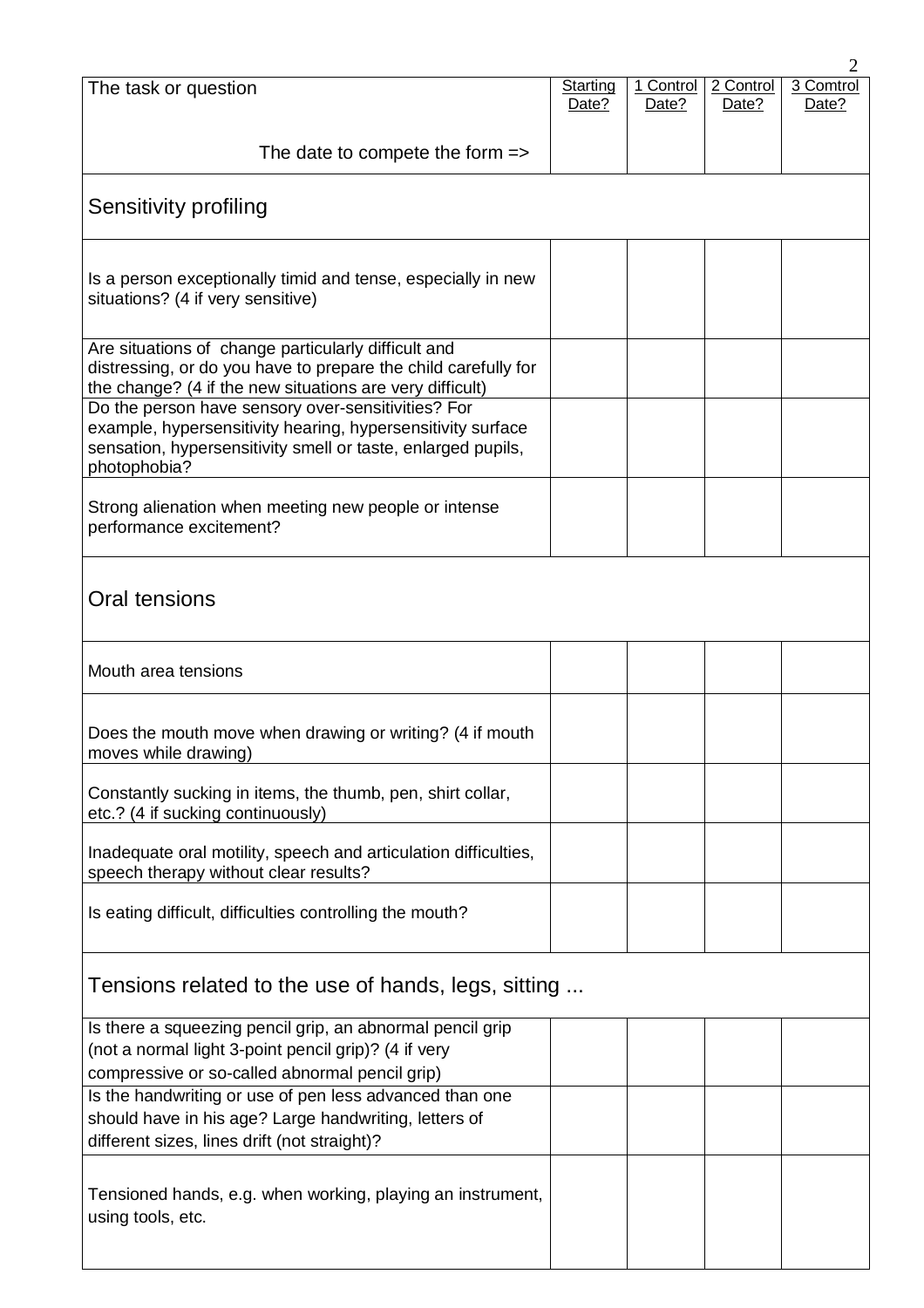|                                                                                                                                                                                   |  | 3 |
|-----------------------------------------------------------------------------------------------------------------------------------------------------------------------------------|--|---|
| Sitting often in tensioned position?                                                                                                                                              |  |   |
| Difficult to sit still, is it like ants in pants?                                                                                                                                 |  |   |
| Does often change position while sitting, is he restless while<br>sitting?                                                                                                        |  |   |
| Sit usually on his feet or do twist the ankles behind the                                                                                                                         |  |   |
| chair's feet, for example? (4 if often sit on his feet)                                                                                                                           |  |   |
| When reading or watching books, lying down rather than<br>sitting?                                                                                                                |  |   |
| Posture                                                                                                                                                                           |  |   |
| Poor posture, forward leaning posture, neck in forward<br>position?                                                                                                               |  |   |
| Sitting posture while reading or writing: Bends over the<br>desk, the posture is so-called lying on the desk (although<br>there is nothing wrong with your eyes, can see normally |  |   |
| from a reading distance)                                                                                                                                                          |  |   |
| <b>Auditory Perception:</b>                                                                                                                                                       |  |   |
| Frequently misunderstands questions, often asks "WHAT"?                                                                                                                           |  |   |
| Pronounces words or phrases incorrectly?                                                                                                                                          |  |   |
| Weak memory narrow-band short memory?                                                                                                                                             |  |   |
| Concentration                                                                                                                                                                     |  |   |
| Can a person complete the tasks he started?<br>(4 if no)                                                                                                                          |  |   |
| Do a person often start new tasks while the previous ones<br>are still in progress? (4 if you continue to the new ones<br>often, even though the previous ones are ongoing)       |  |   |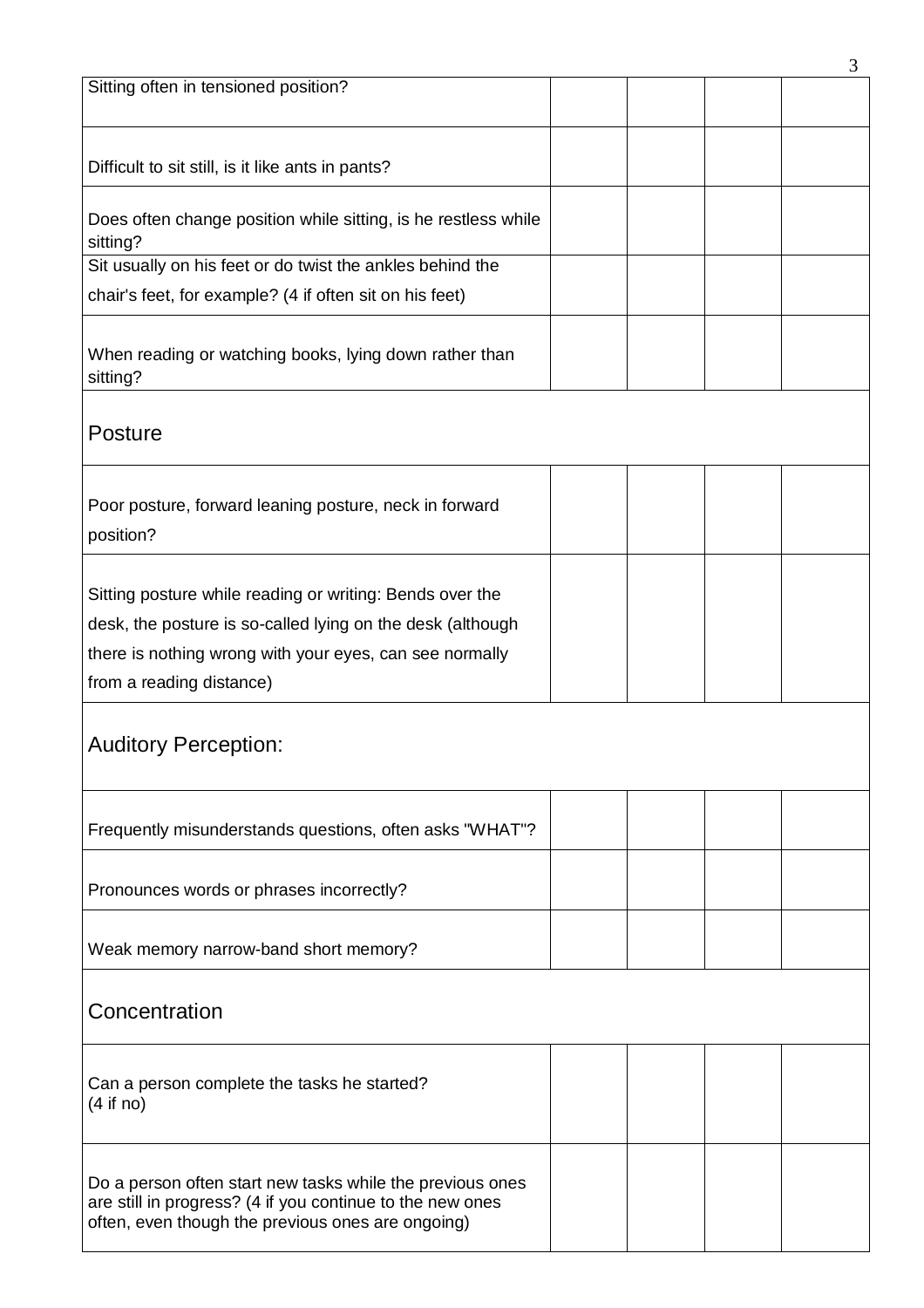|                                                                                                              |  |  |  | 4 |
|--------------------------------------------------------------------------------------------------------------|--|--|--|---|
| Problems in concentration? Do you need to guide or<br>command your child all the time, is he/she overactive? |  |  |  |   |
| Motor development                                                                                            |  |  |  |   |
| Is a person clumsy?                                                                                          |  |  |  |   |
| How do a person cope with games and sports (compared to<br>same aged)?                                       |  |  |  |   |
| Problems with coordination?                                                                                  |  |  |  |   |
| Learning                                                                                                     |  |  |  |   |
| Difficulties in learning?                                                                                    |  |  |  |   |
| Difficulties in reading?                                                                                     |  |  |  |   |
| Difficulties in writing?                                                                                     |  |  |  |   |
| Difficulties in remembering what was learned?                                                                |  |  |  |   |
| Perception, thinking and reasoning:                                                                          |  |  |  |   |
| Processing complex issues?                                                                                   |  |  |  |   |
| Does a person realize distances, dimensions and quantities<br>at an age?                                     |  |  |  |   |
| How understands time-concept?                                                                                |  |  |  |   |
| Doe a person get lost easily? (4 if easy to get lost)                                                        |  |  |  |   |
|                                                                                                              |  |  |  |   |